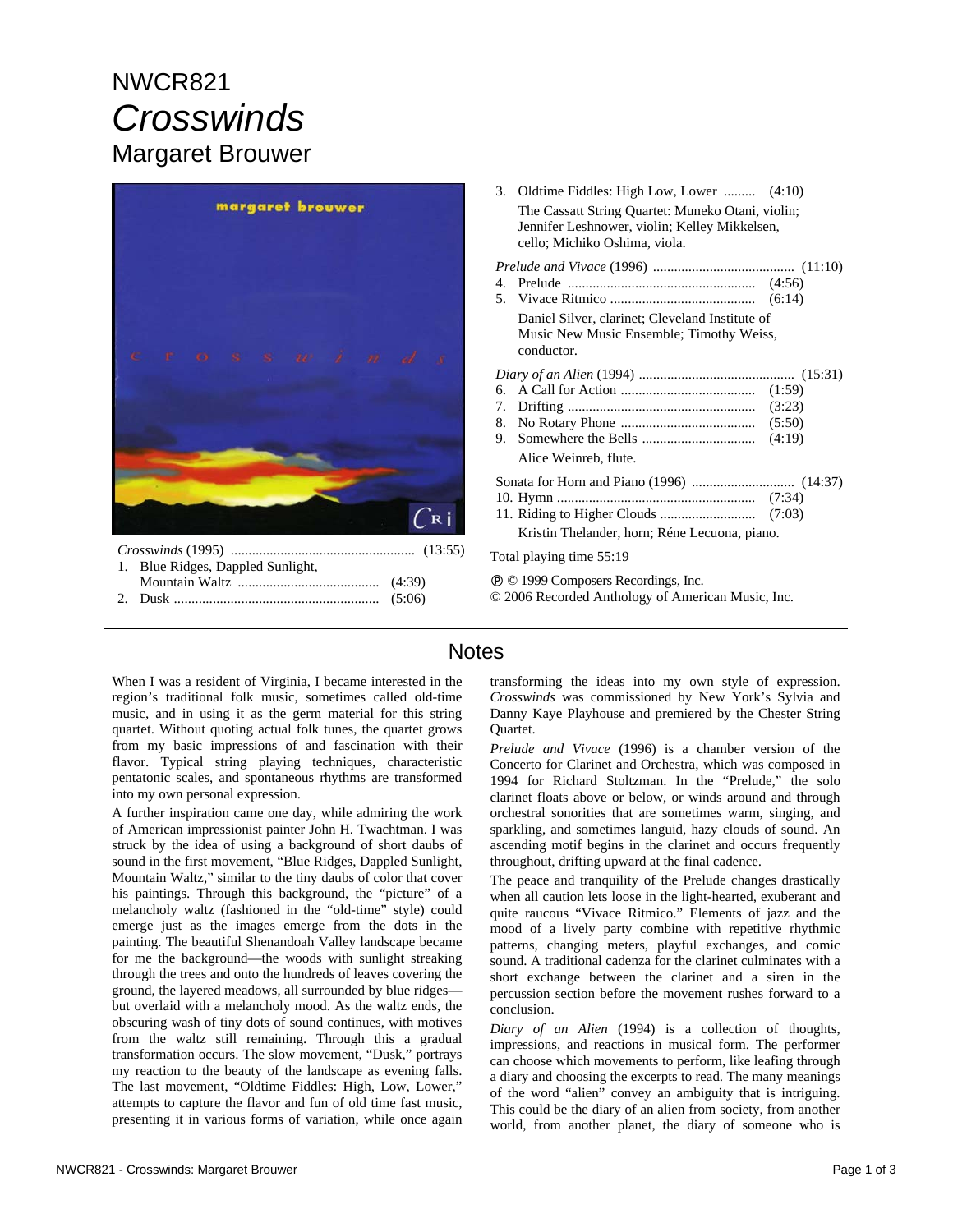alienated from modern day life… "A Call For Action" is assertive and non-reflective, portraying the title in musical language. Drifting through space, through thoughts, through time, through... "Drifting" experiments with multiphonics (humming into the flute while playing), and playing the head joint of the flute. "No Rotary Phone" is a satirical musical monologue in which the performer plays two parts, a person making a telephone call and an answering electronic voice. Beginning with "dialed" touch-tone phone number pitches, the movement goes through a typical phone mail routine. I could not resist taking the opportunity to poke fun at some public radio stations' incessant airing of Pachelbel's *Canon* when the caller is connected to a radio station while "on hold." The caller tries, earnestly at first, to listen to the Pachelbel, but becomes bored and distracted as well as increasingly frustrated by the imposed demands of this so practical and yet so dehumanizing one-way conversation. "Somewhere the Bells..."While standing on a mountain side, bells are heard echoing from far away in another valley, like a memory from another time, another place, another life... Electronic echo alters the sound of the flute, overlapping pitches to form multiple sonorities.

At the turn of a new century, and after a century of atonality, I am eager to find paths in new harmonic directions. Sonata for Horn and Piano (1996) is representative of recent explorations of mine toward a personal expression prompted by the deaths of two loved ones within a year's time. "Hymn," straightforward and melodic, expresses grief and faith. "Riding to Higher Clouds" deals with the complex struggle between the conflicting emotions of loss, hope, memories, and understanding. This work was commissioned by The Horn Consortium Commissioning Group.

#### — *Margaret Brouwer*

**Margaret Brouwer** was born in 1940 in Ann Arbor, Michigan. Also a trained violinist, she holds a doctorate in composition from Indiana University. From 1992 to 1997, she was composer-in-residence for the Roanoke Symphony Orchestra. She is currently head of the composition department at the Cleveland Institute of Music.

Brouwer's published works, dating from the 1980s and '90s, show a concern with the proportions between consonance and dissonance, and between different gradations of tonal vs. atonal writing. Brouwer's approach varies from piece to piece according to what is called for by a given context. In general, her music is characterized by an immediacy of expression and a certain "natural" feel: no abstract theoretical considerations seem to stand between the composer and the music. Brouwer's sources of inspiration may often be found, instead, in concrete life situations. Landscapes, works of art, the impressions left by books read, or personal events such as the death of a loved one, are all to be drawn upon—and Brouwer's reactions to these stimuli are those of a musical mind striving for great clarity and simplicity.

Since the experiences evoked are ones shared by many of Brouwer's listeners, there is a certain common ground between composer and audience. This makes it possible for her music to express her individuality but at the same time communicate with the outside world. Margaret Brouwer's style fuses elements from several different twentieth-century idioms to express her personal message.

Margaret Brouwer has received numerous awards and commissions including grants from the NEA [National Endowment for the Arts] and the Ford Foundation. Her music has been performed by such outstanding musicians as clarinetist Richard Stoltzman and the members of the Chamber Music Society of Lincoln Center. She has written nine orchestral compositions (including a symphony and *Pluto*, a sequel to Holst's Planets), and numerous chamber and vocal works. Three of these (*Skyriding*, *SCHerZOid*, and *Two Pieces for Viola*) have been recorded on the Centaur label; a fourth work, *Timespan*, is included in a release by the New Mexico Brass Quintet on Crystal Records. Her Clarinet Concerto may be heard on the MMC label as performed by Richard Stoltzman and the Seattle Symphony under Gerard Schwartz.

#### — *Peter Laki*

The **Cassatt String Quartet** has been hailed as one of America's outstanding young ensembles, earning critical raves throughout North America, Europe, and the Far East. With both the Juilliard and the Tokyo Quartets as mentors, the group won fellowships at Tanglewood and Yale, subsequently capturing top prizes at the Fischoff, Coleman and Banff Competitions and receiving the 1995 Chamber Music America / ASCAP First Prize Award for Adventurous Programming. They currently serve as the Slee quartet-inresidence at the State University of New York at Buffalo, and also hold residencies at Syracuse and East Carolina Universities, New York City's Bang on a Can Festival, the Swannanoa Festival in North Carolina and the Seal Bay Festival in Maine. The Cassatt frequently commissions new works from outstanding contemporary composers while also performing a wide range of the standard repertory. The quartet's other CRI recordings include their full length disc *Cassatt* (CD 671) and *Music of Ursula Mamlok* (CD 806). It is from the pioneering American impressionist painter Mary Cassatt that the Quartet takes its name.

**Daniel Silver**, clarinet, has an international career which encompasses a broad range of musical activities, including recitals, solo appearances, chamber music, and orchestral playing. He has been the principal clarinet of the Washington Chamber Symphony, the Baltimore Opera Orchestra, and the National Gallery Orchestra. In addition, Silver is a regular member of the Contemporary Music Forum of Washington, D.C., in residence at the Corcoran Gallery. He has performed and toured with the Baltimore Symphony and the Pittsburgh Symphony Orchestra, including performances at Carnegie Hall with David Zinman and Lorin Maazel, conductors. His festival credits include Tanglewood and Aspen, and he now spends his summers at the Interlochen Arts Camp, where he has been on the faculty since 1991. Recent engagements include concerto appearances in Baltimore and Roanoke, where he played the full concerto version of Margaret Brouwer's *Prelude and Vivace* with the Roanoke Symphony. He served on the faculties of Towson University and the Baltimore School for the Arts, and is presently on the faculty of the University of Colorado in Boulder.

**Timothy Weiss**, conductor, is an associate professor of wind conducting at the Oberlin Conservatory of Music. An active guest conductor, Weiss has performed with orchestras of the Cleveland Institute of Music, the Cleveland Chamber Symphony, and the San Angelo Symphony. His performances often showcase the work of living composers, including John Luther Adams, Margaret Brouwer, George Crumb, Michael Gandolfi, Morton Subotnik, James Tenney, Param Vir, Kevin Volans, and Judith Weir. He has conducted and recorded numerous premieres in collaboration with composers, soloists, and choreographers. Prior to his appointment at the Oberlin Conservatory, Weiss conducted and taught music theory at the Interlochen Center for the Arts.

**Alice Kogan Weinreb**, flute, is a member of the National